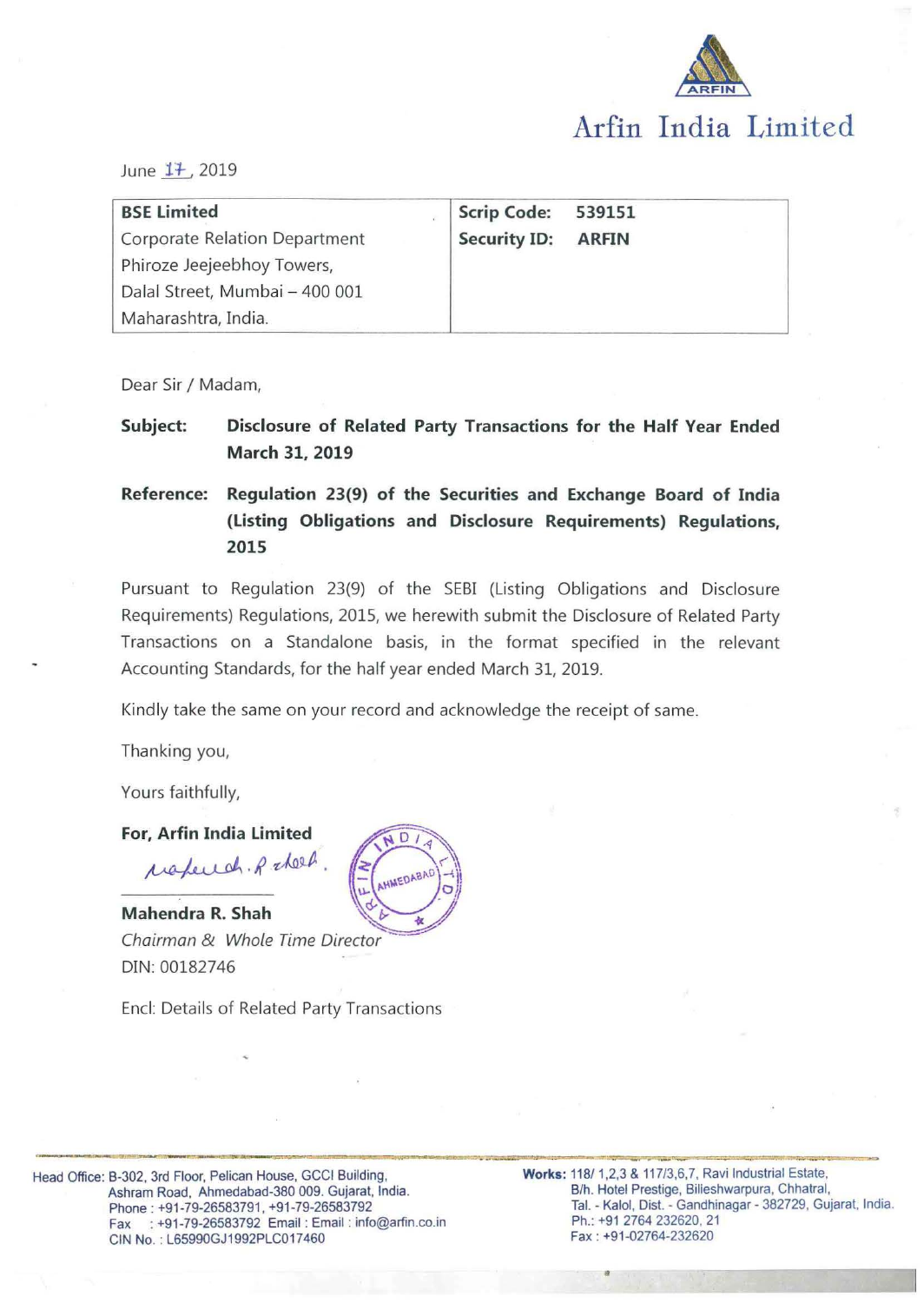

RELATED PARTY DISCLOSURE FOR THE HALF YEAR ENDED ON MARCH 31, 2019 AS PER INDIAN ACCOUNTING STANDARD-24

### A. NAMES OF AND RELATIONSHIP WITH RELATED PARTIES

1. Key Management Personnel (KMPs) Mr. Mahendra R. Shah- Chairman & Whole Time Director Mr. Jatin M. Shah - Managing Director Mrs. Pushpa M. Shah - Executive Director

#### 2. Independent Directors (IDs)

Mr. Mukesh Shankerlal Chowdhary- Non-Executive Independent Director Mr. Dineshchandra Mangaldas Shah- Non-Executive Independent Director Mr. Shanti Lal Mehta - Non-Executive Independent Director

### 3. Relatives of Key Management Personnel Ms. Pooja M. Shah - Daughter of Chairman

# 4. Entities Controlled by Directors or their Relatives Krish Ferro Industries Private Limited- Sister Concern Mahendra Corporation - Sister Concern Metalic International - Sister Concern Arfin Alucop Private Limited - Sister Concern

## B. (I) DETAILS OF TRANSACTIONS WITH RELATED PARTIES FOR THE HALF YEAR ENDED ON MARCH 31, 2019

|                                   |                                            | ₹ in Lakhs                                                                        |                      |  |  |
|-----------------------------------|--------------------------------------------|-----------------------------------------------------------------------------------|----------------------|--|--|
| TRANSACTIONS WITH RELATED PARTIES | <b>KMP &amp; their</b><br><b>Relatives</b> | <b>Entities</b><br><b>Controlled by</b><br><b>Directors or</b><br>their Relatives | <b>Total</b>         |  |  |
| Particulars                       | (Oct'18 -<br><b>Mar'19)</b>                | (Oct'18 -<br>Mar'19)                                                              | (Oct'18 -<br>Mar'19) |  |  |
| <b>EXPENSES</b>                   |                                            |                                                                                   |                      |  |  |
| Purchase & Job work Charges       | 0.00                                       | 637.82                                                                            | 637.82               |  |  |
| Remuneration<br><b>INCOME</b>     | 133.20                                     | 0.00                                                                              | 133.20               |  |  |
| Sales & Job Work Income           | 0.00                                       | 1.23                                                                              | 1.23                 |  |  |
| Rent Income                       | 0.00                                       | 0.90                                                                              | 0.90                 |  |  |

•

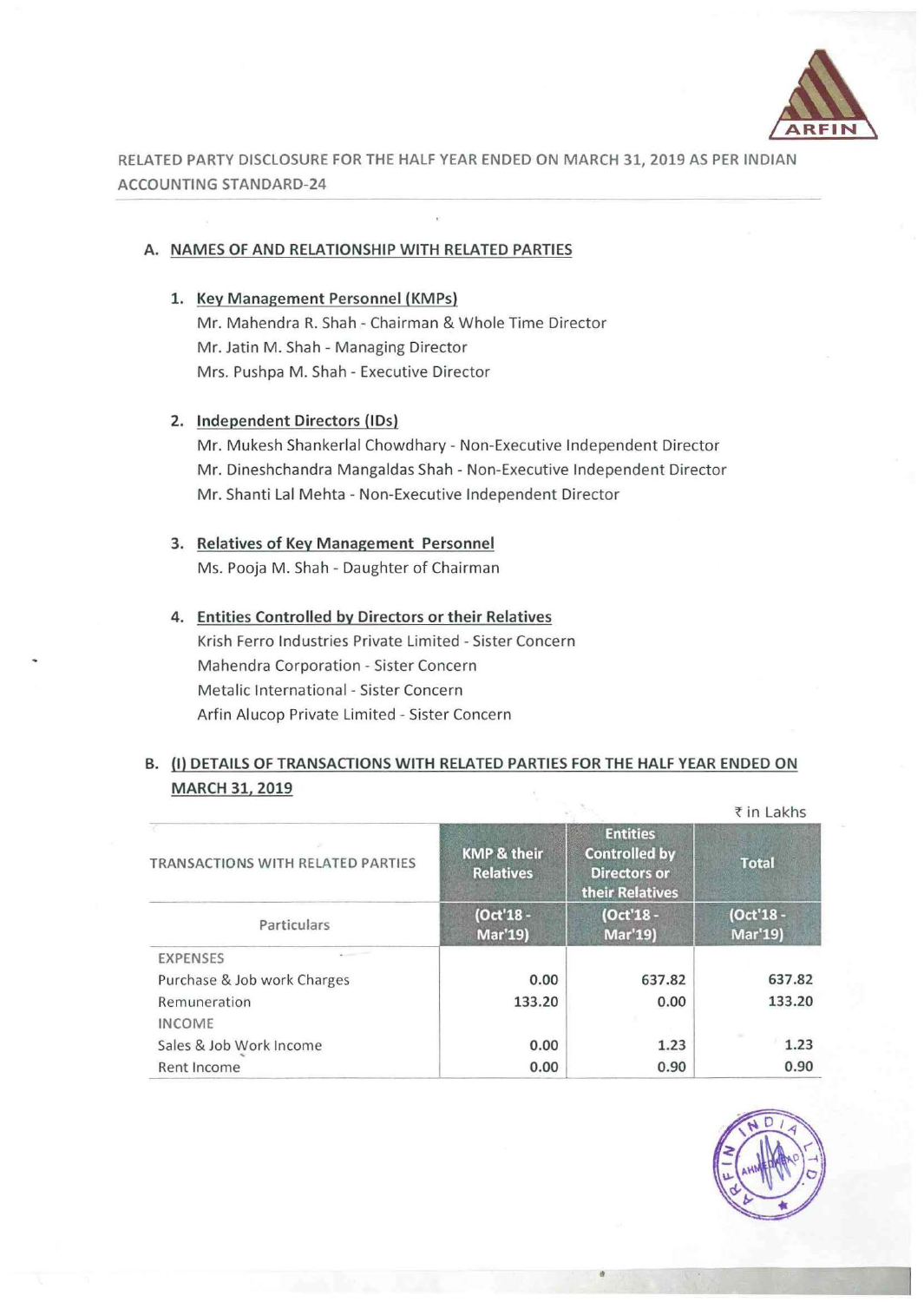

# B. (II) DETAILS OF RELATED PARTY WISE TRANSACTION FOR THE HALF YEAR ENDED ON MARCH 31, 2019

| DISCLOSURE IN RESPECT OF RELATED PARTY WISE TRANSACTIONS | ₹ in Lakhs        |  |
|----------------------------------------------------------|-------------------|--|
| Particulars                                              | (Oct'18 - Mar'19) |  |
| <b>EXPENSES</b>                                          |                   |  |
| Purchase & Job Work Charges                              |                   |  |
| Krish Ferro Industries Private Limited                   | 155.29            |  |
| Mahendra Corporation                                     | 482.52            |  |
| Metalic International                                    | 0.00              |  |
| Total                                                    | 637.82            |  |
| Remuneration*                                            |                   |  |
| Mr. Mahendra R. Shah                                     | 49.28             |  |
| Mr. Jatin M. Shah                                        | 49.28             |  |
| Mrs. Pushpa M. Shah                                      | 24.64             |  |
| Ms. Pooja M. Shah                                        | 10.00             |  |
| Total                                                    | 133.20            |  |

\*The remuneration to the key managerial personnel does not include the provisions made for gratuity, as it is determined on actuarial basis for the Company as a whole.

| DISCLOSURE IN RESPECT OF RELATED PARTY WISE TRANSACTIONS | ₹ in Lakhs        |  |
|----------------------------------------------------------|-------------------|--|
| Particulars                                              | (Oct'18 - Mar'19) |  |
| <b>INCOME</b>                                            |                   |  |
| Sales & Job work Charges                                 |                   |  |
| Arfin Alucop Private Limited                             | 1.23              |  |
| Total                                                    | 1.23              |  |
| Rent Income                                              |                   |  |
| Mahendra Corporation                                     | 0.15              |  |
| Krish Ferro Industries Private Limited                   | 0.75              |  |
| Total                                                    | 0.90              |  |

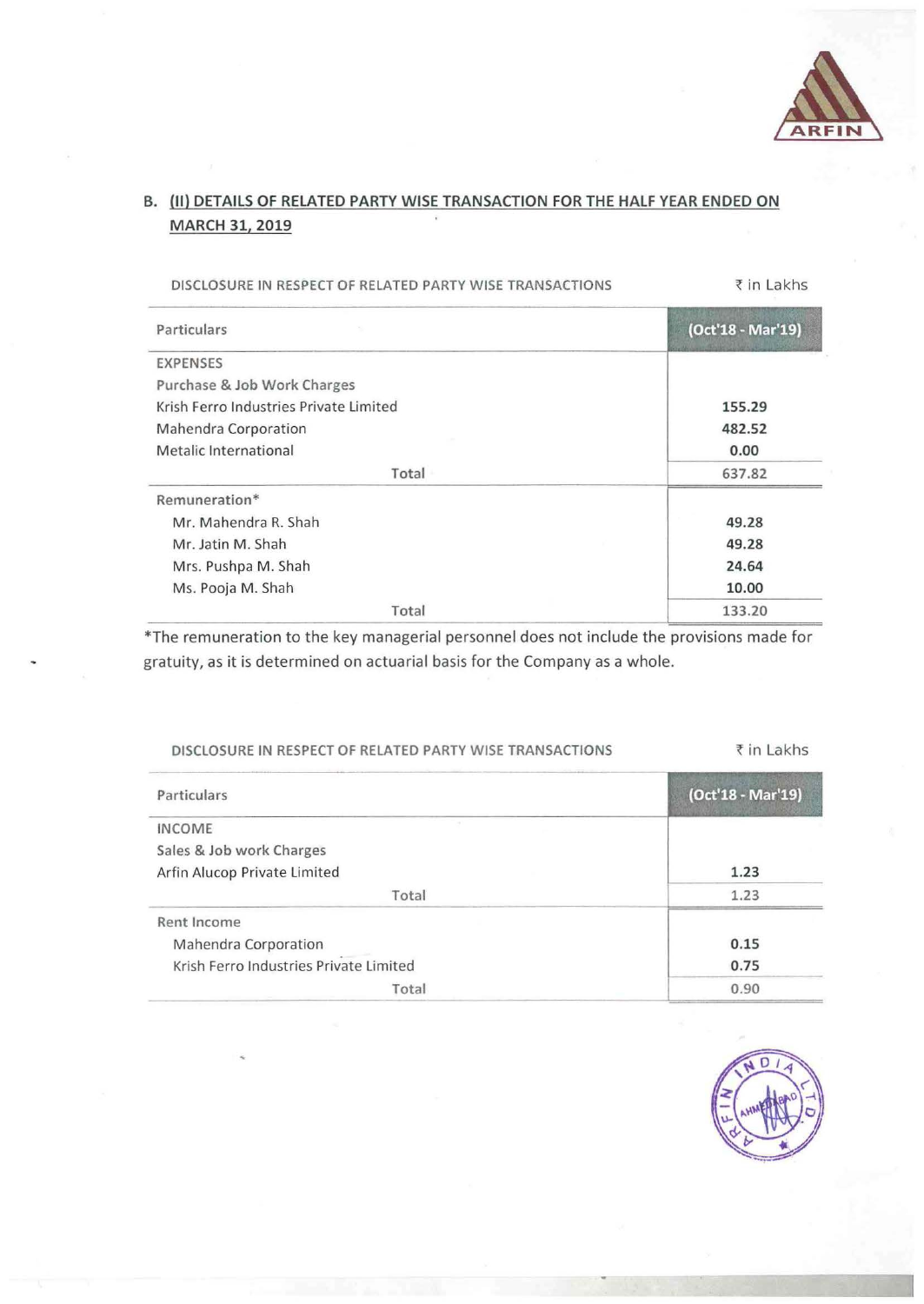

### C. (I) BALANCES RECEIVABLES/PAY ABLES TO RELATED PARTIES

|                                                     |              |          |                   | $\bar{z}$ in Lakhs |
|-----------------------------------------------------|--------------|----------|-------------------|--------------------|
| <b>BALANCES OUTSTANDING</b>                         | Payable      |          | <b>Receivable</b> |                    |
| Particulars                                         | As At        | As At    | As At             | As At              |
|                                                     | <b>March</b> | March    | <b>March</b>      | March              |
|                                                     | 31, 2019     | 31, 2018 | 31, 2019          | 31, 2018           |
| Key Management Personnel and their Relatives        | 97.96        | 91.71    | 0.00              | 0.00               |
| Entities Controlled by Directors or their Relatives | 238.60       | 19.04    | 1.77              | 321.13             |

### Note:

(i) The above related party transactions have been reviewed periodically by the Board of Directors of the Company vis-à-vis the applicable provisions of the Companies Act, 2013, and justification of the rates being charged / terms thereof have also been approved.

(ii) The details of guarantees and collaterals extended by the related parties in respect of borrowings of the Company have been given at the respective notes.

### C. (II) PARTY WISE OUTSTANDING BALANCES

|                                                        |                                   |                            |                                   | ₹ in Lakhs                 |
|--------------------------------------------------------|-----------------------------------|----------------------------|-----------------------------------|----------------------------|
| PARTY WISE OUTSTANDING BALANCES                        | Payable                           |                            |                                   | <b>Receivable</b>          |
| Particulars                                            | As At<br><b>March</b><br>31, 2019 | As At<br>March<br>31, 2018 | As At<br><b>March</b><br>31, 2019 | As At<br>March<br>31, 2018 |
| <b>KMPs &amp; THEIR RELATIVES</b>                      |                                   |                            |                                   |                            |
| Mr. Mahendra R. Shah                                   | 27.89                             | 30.65                      | 0.00                              | 0.00                       |
| Mr. Jatin M. Shah                                      | 37.07                             | 48.17                      | 0.00                              | 0.00                       |
| Mrs. Pushpa M. Shah                                    | 33.00                             | 12.89                      | 0.00                              | 0.00                       |
| Total                                                  | 97.96                             | 91.71                      | 0.00                              | 0.00                       |
| ENTITIES CONTROLLED BY DIRECTORS OR<br>THEIR RELATIVES |                                   |                            |                                   |                            |
| Arfin Alucop Private Limited                           | 0.00                              | 0.00                       | 1.77                              | 0.00                       |
| Krish Ferro Industries Private Limited                 | 111.11                            | 19.04                      | 0.00                              | 0.00                       |
| <b>Mahendra Corporation</b>                            | 127.49                            | 0.00                       | 0.00                              | 321.13                     |
| Total                                                  | 238.60                            | 19.04                      | 1.77                              | 321.13                     |